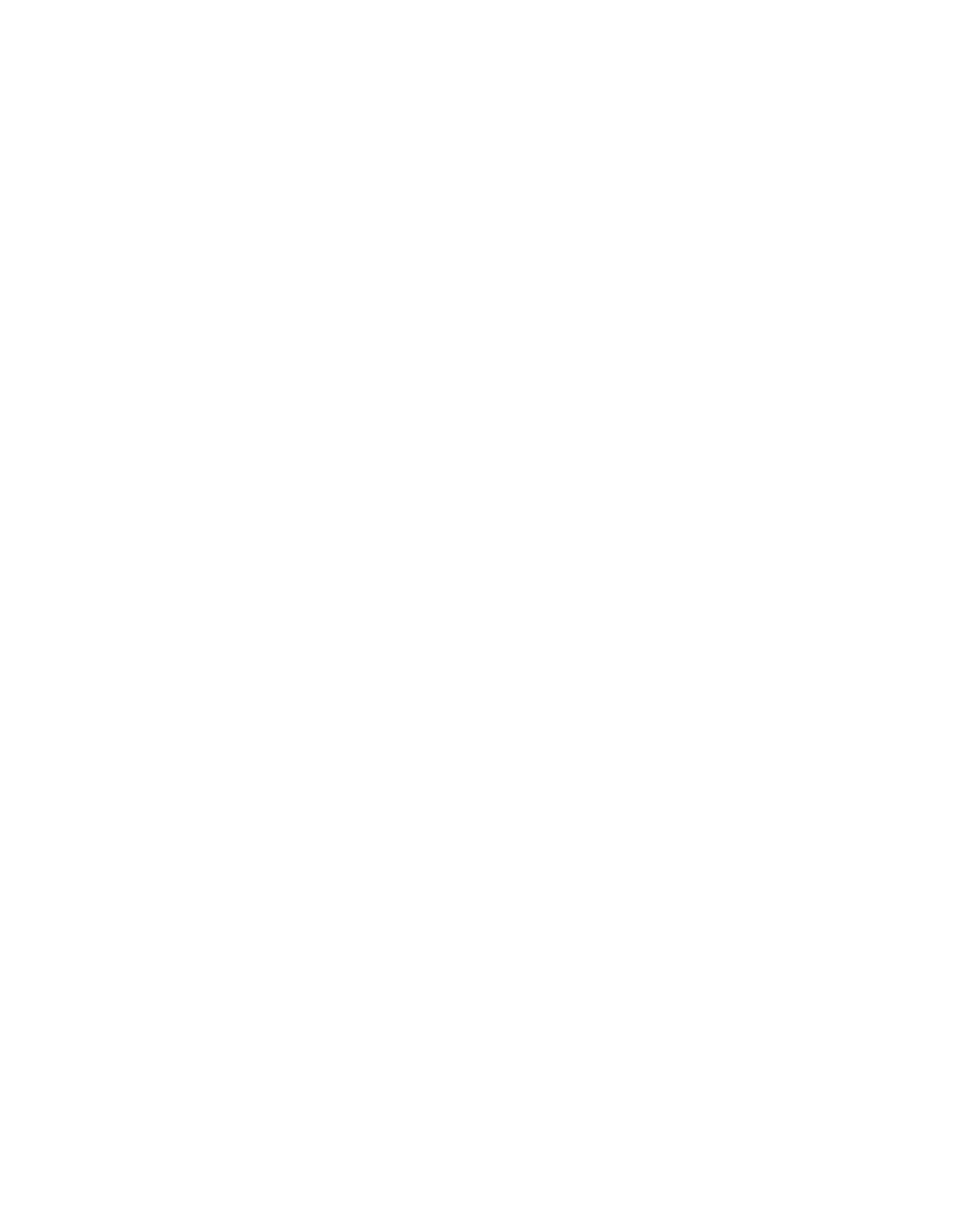## **Fees:**

| State  | PT          | <b>PTA</b>                           | PT Exam | PTA Exam | PT                | <b>PTA</b>        | <b>Other Fees</b>                                                                                                                                                                                   |
|--------|-------------|--------------------------------------|---------|----------|-------------------|-------------------|-----------------------------------------------------------------------------------------------------------------------------------------------------------------------------------------------------|
|        | Reciprocity | Reciprocity                          |         |          | Renewal           | Renewal           |                                                                                                                                                                                                     |
| $*AR$  | \$100       | \$100                                | \$50    | \$50     | \$70              | \$45              | PT Reinstatement - \$145<br>total<br>PTA Reinstatement - \$95<br>total<br>Renewal late fee - \$100<br>CE Late fee - \$50 per<br>month<br>Verification - NC<br>Duplicate card - NC<br>Compact - \$50 |
|        |             | <b>Fees From Surrounding States:</b> |         |          |                   |                   |                                                                                                                                                                                                     |
| $**AL$ | \$100       | \$100                                | \$100   | \$100    | \$130             | \$93              | PT Expired Renewal Fee -<br>\$230<br>PTA Expired Renewal Fee<br>$-$ \$193<br>Restoration Fee - \$50<br>License Reprint - \$5                                                                        |
| $*GA$  | \$75        | \$75                                 | \$75    | \$75     | \$65              | \$45              | PT Late fee - \$90<br>PTA late fee - \$55<br>Reinstatement - \$100 -<br>\$150                                                                                                                       |
| IL     | \$100       | \$100                                | \$100   | \$100    | \$30              | \$30              | Restoration - \$50 plus<br>lapsed renewal fees -<br>Max \$200<br>Verification Fee - \$20<br>Approval of CE Sponsor -<br>\$500, Renewal of Sponsor<br>$-$ \$250                                      |
| $**KS$ | \$80        | \$80                                 | \$80    | \$80     | \$70              | \$70              | Late fee +\$5<br>Reinstatement - \$80<br>Certified copy - \$15<br>Duplicate cert - \$15<br>Temporary - \$25                                                                                         |
| $*$ KY | \$225       | \$225                                | \$225   | \$225    | \$210<br>biennium | \$190<br>biennium | Verification - \$40<br>Billfold license - \$15<br>Wall cert - \$25<br>Mailing list - \$150<br>Reinstatement - \$225                                                                                 |
| $*LA$  | \$250/390   | \$250                                | \$250   | \$250    | \$280<br>biennium | \$280<br>biennium | Late fee - \$400/\$120<br>Reinstatement - \$475<br>Duplicate wall license -<br>\$50<br>Pre-approval of CE to<br>licensee - \$20                                                                     |